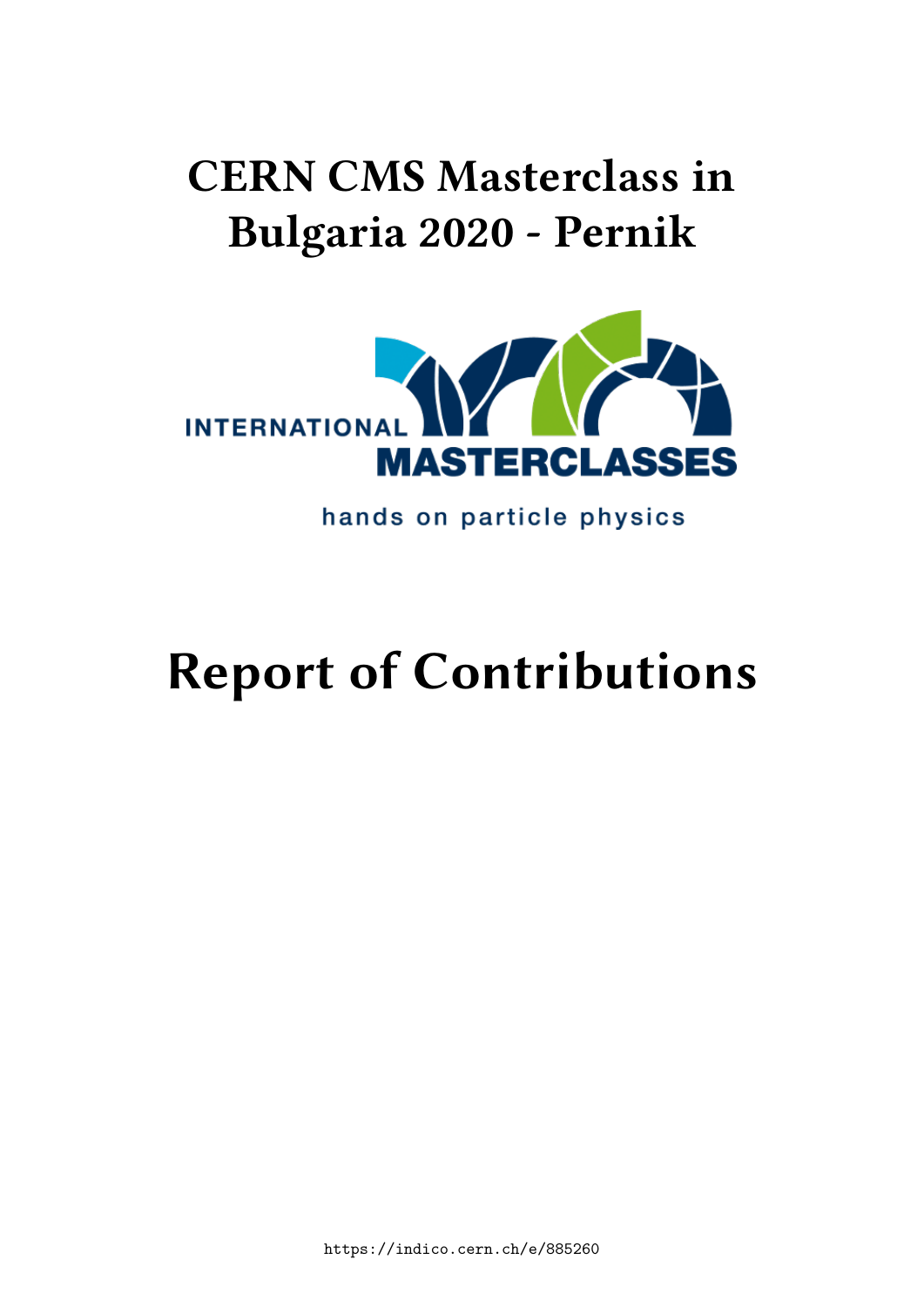Contribution ID: 1 Type: **not specified** 

#### **Introduction to Particle Physics**

*Monday, March 2, 2020 11:00 AM (50 minutes)*

Presenter: HADJIISKA, Roumyana Mileva (Bulgarian Academy of Sciences (BG)) **Session Classification:** Introduction to High Energy and Elementary Particle Physics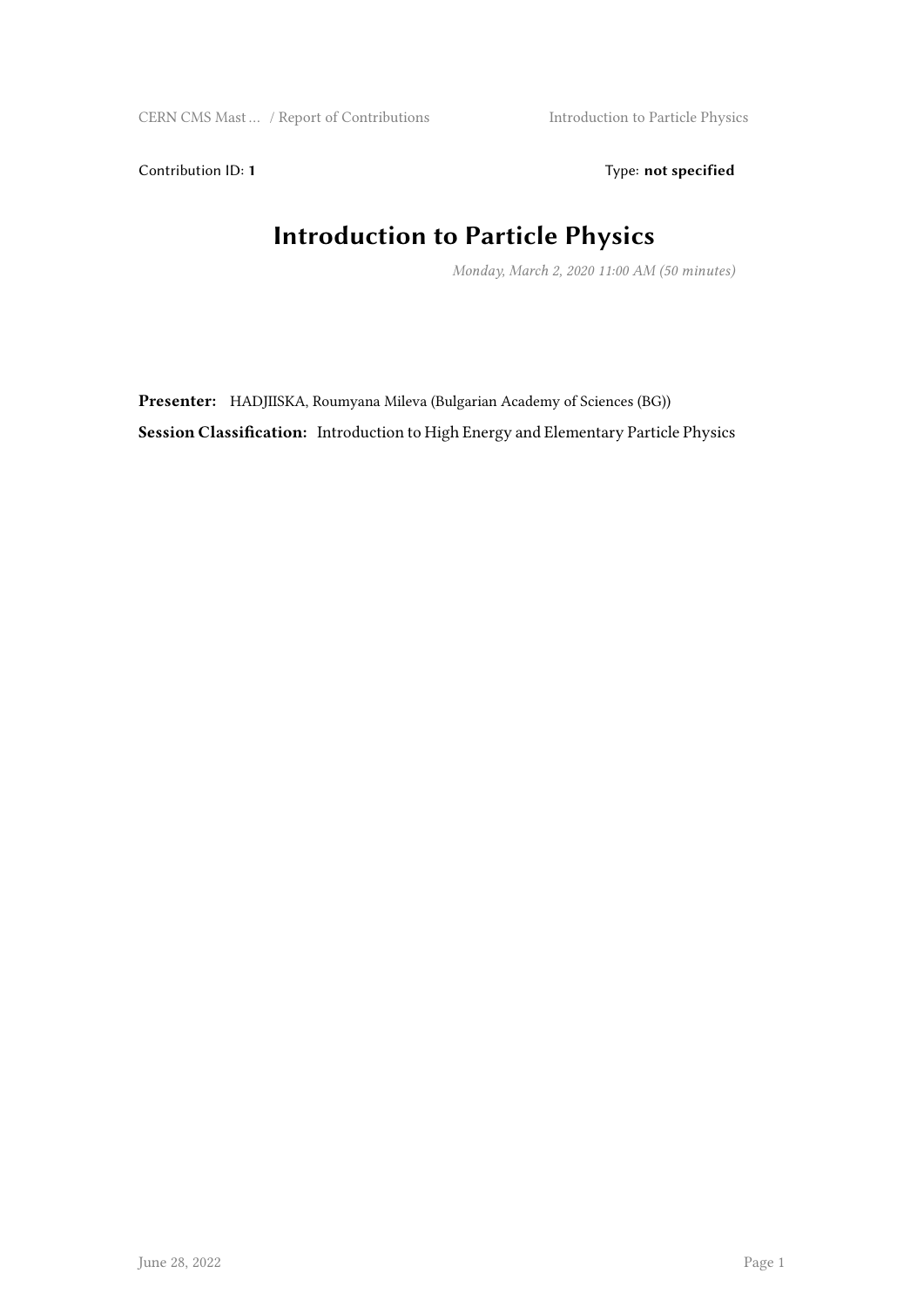Contribution ID: 2 Type: **not specified** 

#### **Introduction to CMS Detector Complex**

**Session Classification:** Introduction to High Energy and Elementary Particle Physics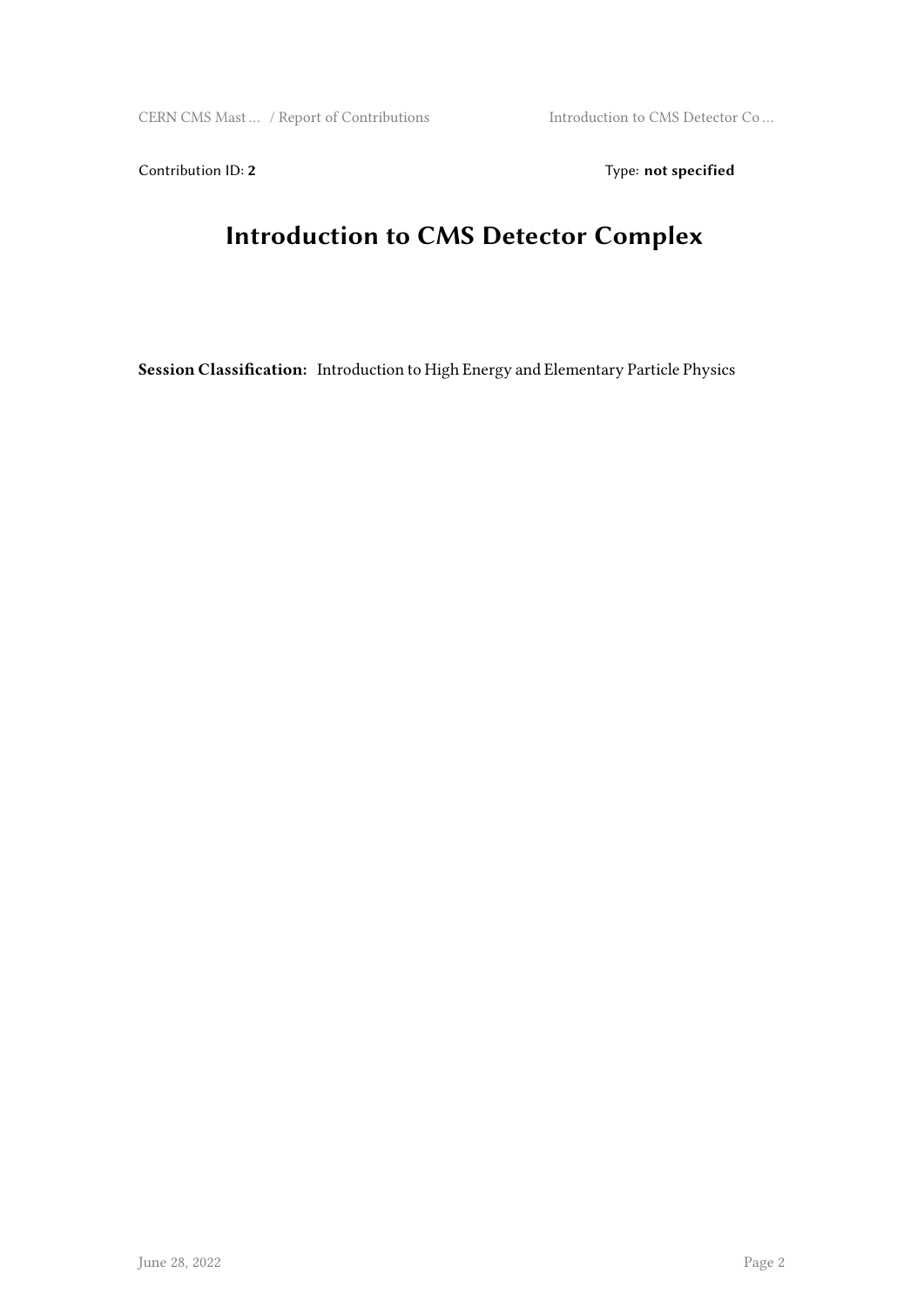Contribution ID: 3 Type: **not specified** 

#### **Data Analysis - Methodology**

*Monday, March 2, 2020 12:00 PM (50 minutes)*

**Presenter:** SHOPOVA, Mariana Filipova (Bulgarian Academy of Sciences (BG)) **Session Classification:** Introduction to High Energy and Elementary Particle Physics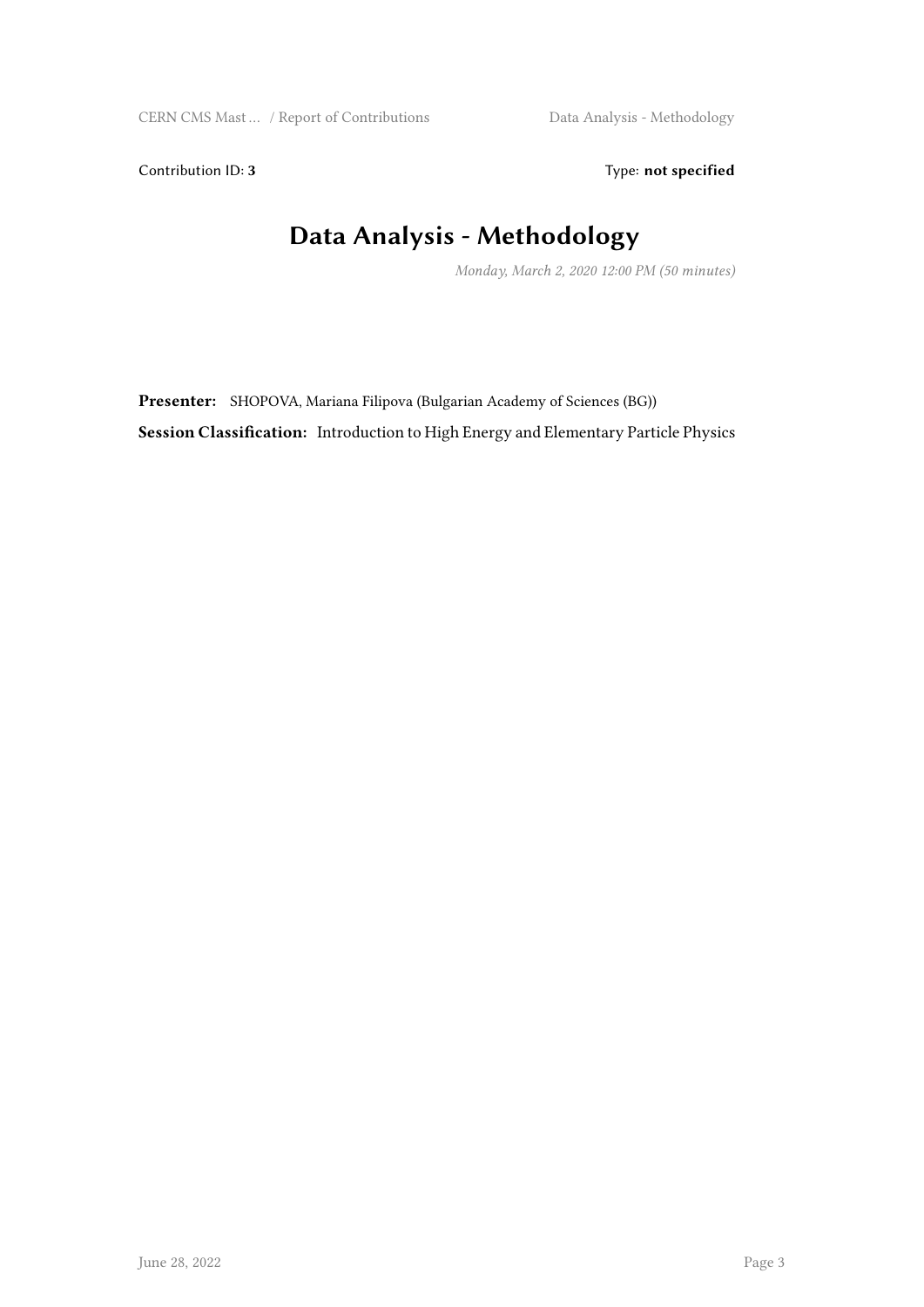CERN CMS Mast ... / Report of Contributions Registration

Contribution ID: 4 Type: **not specified** 

#### **Registration**

The Registration will be held in the foyer Faculty of Physics at University of Sofia

**Session Classification:** Introduction to High Energy and Elementary Particle Physics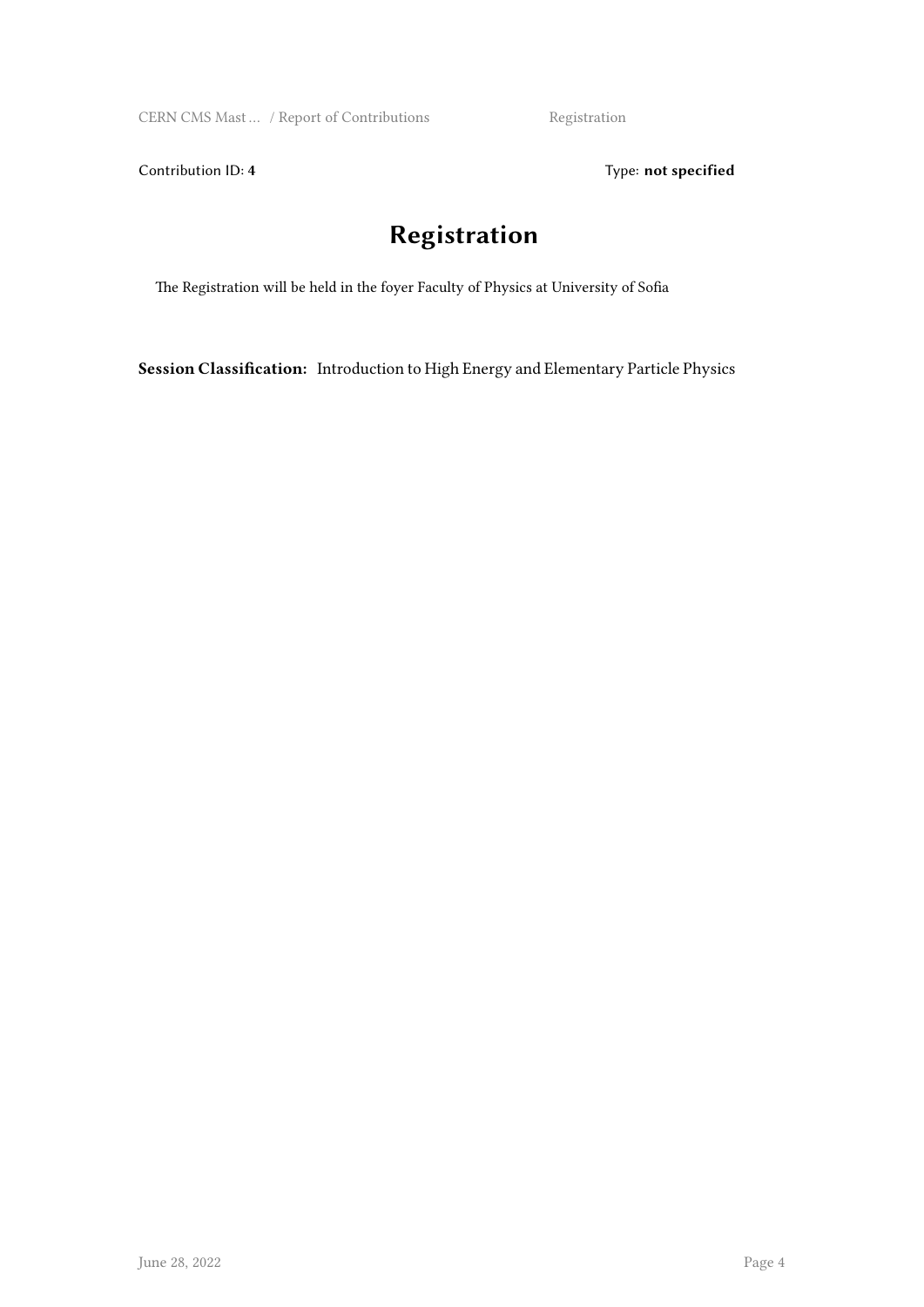CERN CMS Mast ... / Report of Contributions Welcome!

Contribution ID: 5 Type: **not specified** 

#### **Welcome!**

*Monday, March 2, 2020 10:45 AM (15 minutes)*

**Session Classification:** Introduction to High Energy and Elementary Particle Physics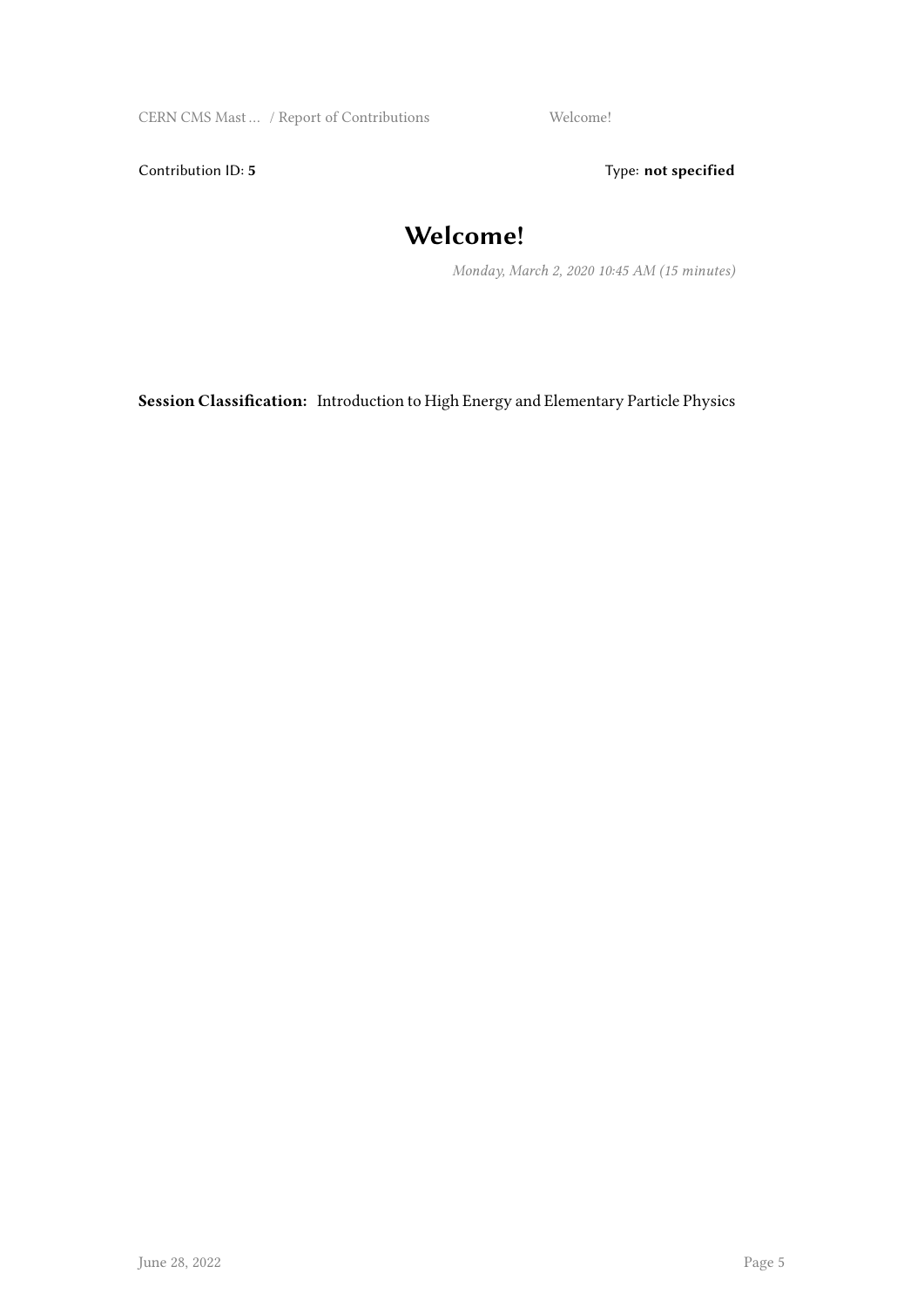Contribution ID: 6 Type: **not specified** 

#### **Practical Exercise on CMS Open Experimental Data**

*Monday, March 2, 2020 2:00 PM (2h 20m)*

**Presenters:** SHOPOVA, Mariana Filipova (Bulgarian Academy of Sciences (BG)); HADJIISKA, Roumyana Mileva (Bulgarian Academy of Sciences (BG))

**Session Classification:** Practical Exercise on CMS Open Experimental Data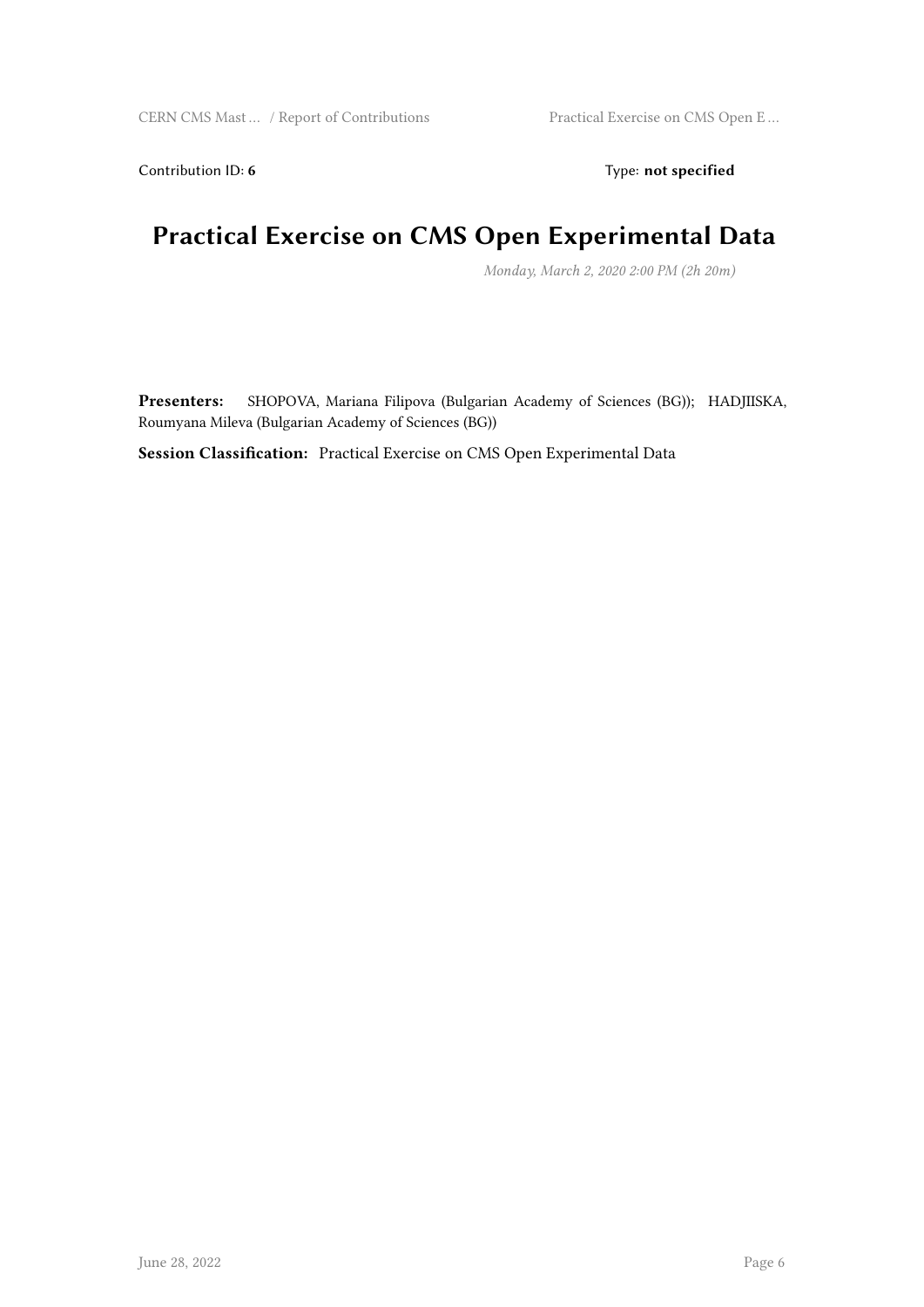Contribution ID: 7 Type: **not specified** 

### **Preliminary discussion of the results**

*Monday, March 2, 2020 4:30 PM (30 minutes)*

**Presenter:** HADJIISKA, Roumyana Mileva (Bulgarian Academy of Sciences (BG)) **Session Classification:** Practical Exercise on CMS Open Experimental Data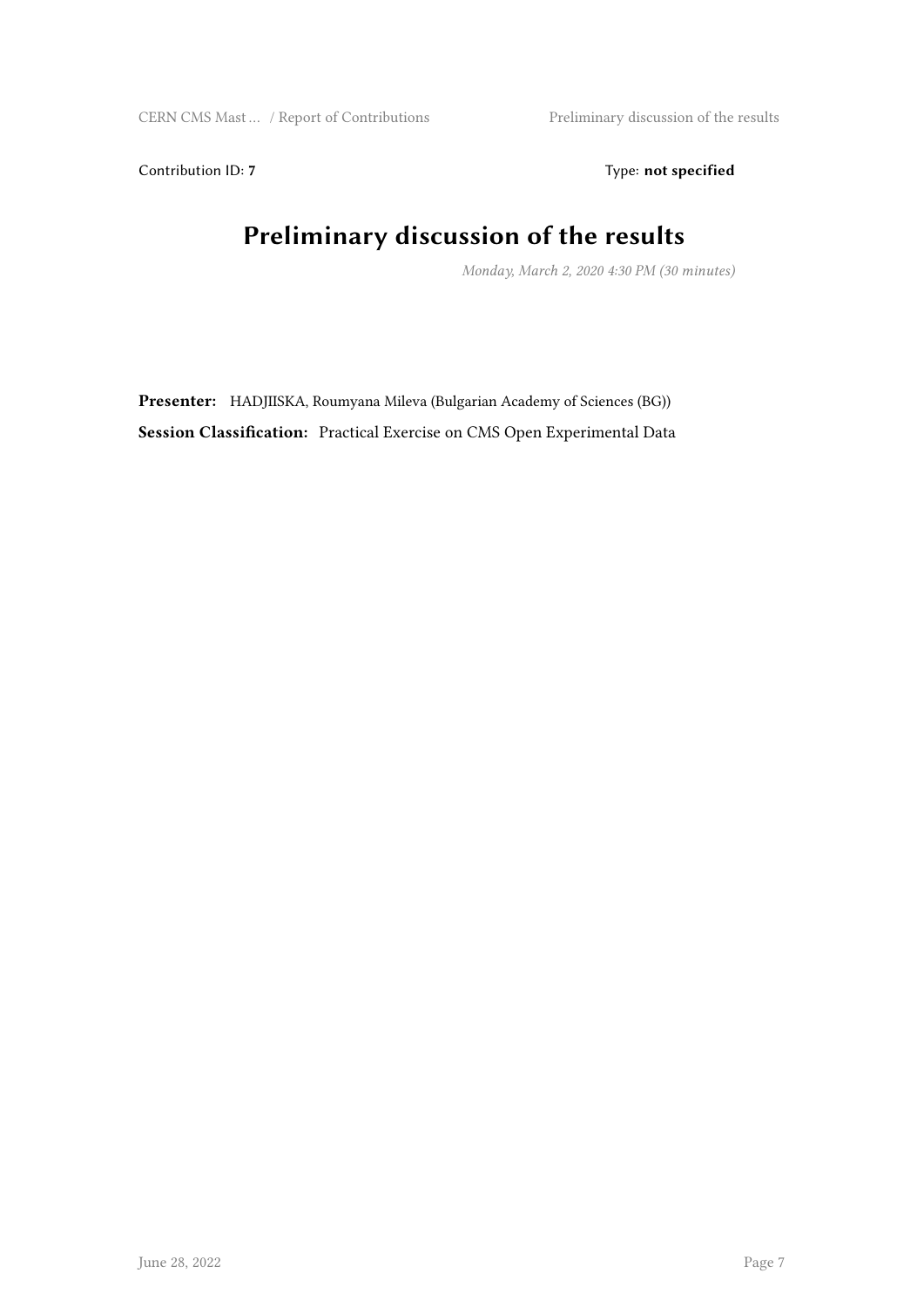Contribution ID: 8 Type: not specified

#### **Final words (and certificates)**

*Monday, March 2, 2020 6:00 PM (30 minutes)*

Please tweet your experience, using hashtag #physicsIMC for your tweets and posts.

Tag International Masterclasses Twitter account (@physicsIMC).

If you have get any good pictures that can be tweeted, please tweet them with the same hashtag or send them to the organizers and they will be sent to the IMC twitter feed. (In either case, please be sure that you have all appropriate permissions to tweet an image of each person shown, especially students.)

**Session Classification:** Online video vonference with CERN and the other international participants